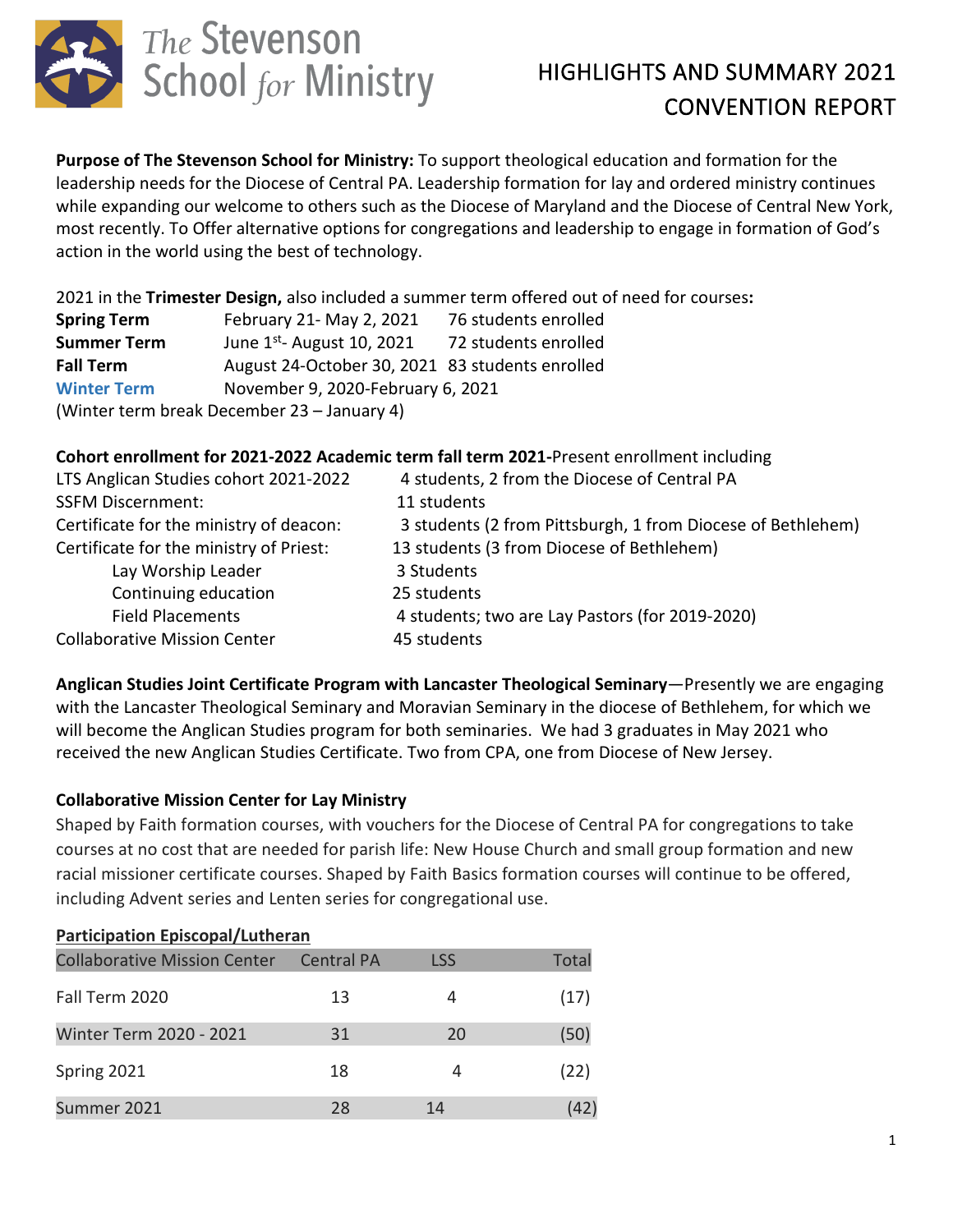

To support and enhance the continuing education needs of clergy and laity, we are launching new certificate programs in specific ministry competency areas such as Leadership in the hybrid church. **Course offerings from the Collaborative Mission Center; LSS and SSFM included:**

### *1- Certificate programs for:*

- a. Lay Worship Leader
- b. Lay Preacher
- c. Lay Catechist
- 2- *Evangelism Certificate will continue in 2021-2022* developed through collaboration with Lower Susquehanna Synod Staff: Deacon Marsha Roscoe and The Rev. Richard Jorgensen, The Rev. Matthew Best and The Rev. Ingrid Andersen.

### *A UTO Grant of \$8,600.00 for the year August 2021-* **August 2022 and The Bonham fund grant was \$3,500.00 for VELI helps us sustain these courses.**

**Events: Learning Weekends includes an Integrative Seminar on Friday and a Webinar opened to all Dioceses and church goers on Saturday.** 

- **January 8 and 9:** We offered a webinar and integrative seminar: Releasing our Resilience and Sparking our Imagination led by The Rev. Gina Campbell—53 attending
- **May:** Second webinar with The Rev. Dr. Gina Campbell, "Who Do You Say that I Am? 42 attending
- **August:** Formation for Racial Justice-- Going Deeper & Thinking Theologically; led by The Rev. Kevin Barron and The Rev. Carla Christopher Wilson---52 in attendance for the weekend
- **October 30:** Formation for Racial Justice-- Going Deeper & Thinking Theologically Part II, with keynote speaker The Rev. Dr. Gayle Fisher Stewart and facilitated by The Rev. Kevin Barron and The Rev. Carla Christopher Wilson

### **Fall of 2021 updates:**

The Rev. Michael Nailor, who has accepted the interim position as SSFM part time (10 hours per week) Associate Dean for Academic Affairs and has been with us for one year, brings creativity, knowledge of technical systems. Also, to bring our Tech use up to date for our Learning Management Systems and student and faculty use of Technology we invite Ashley Moss who worked to update all our Populi Learning Management System needs and she left for a full-time position in August 2021, we have welcomed Chris Keeney as our Tech Support person, who is updating our new leaning management System, Learn Dash.

**Vital and Effective Leadership Institute for newly ordained and new clergy to the diocese** We are expanding the Vital and Effective Leadership Institute to foster collaborative learning and missional development for Lutheran-Episcopal and other newly ordained clergy beginning their cure. The Rev. Canon David Lovelace coordinates the VELI program and mentoring through this program. Presently there are 8 participants for this two-year opportunity for continuing education. This colleague and learning cohort are offered at no cost to the clergy.

**SSFM Advisory Board**: We have held three Stevenson School for Ministry Board Meetings, with The Rev. Canon David Lovelace as Chair.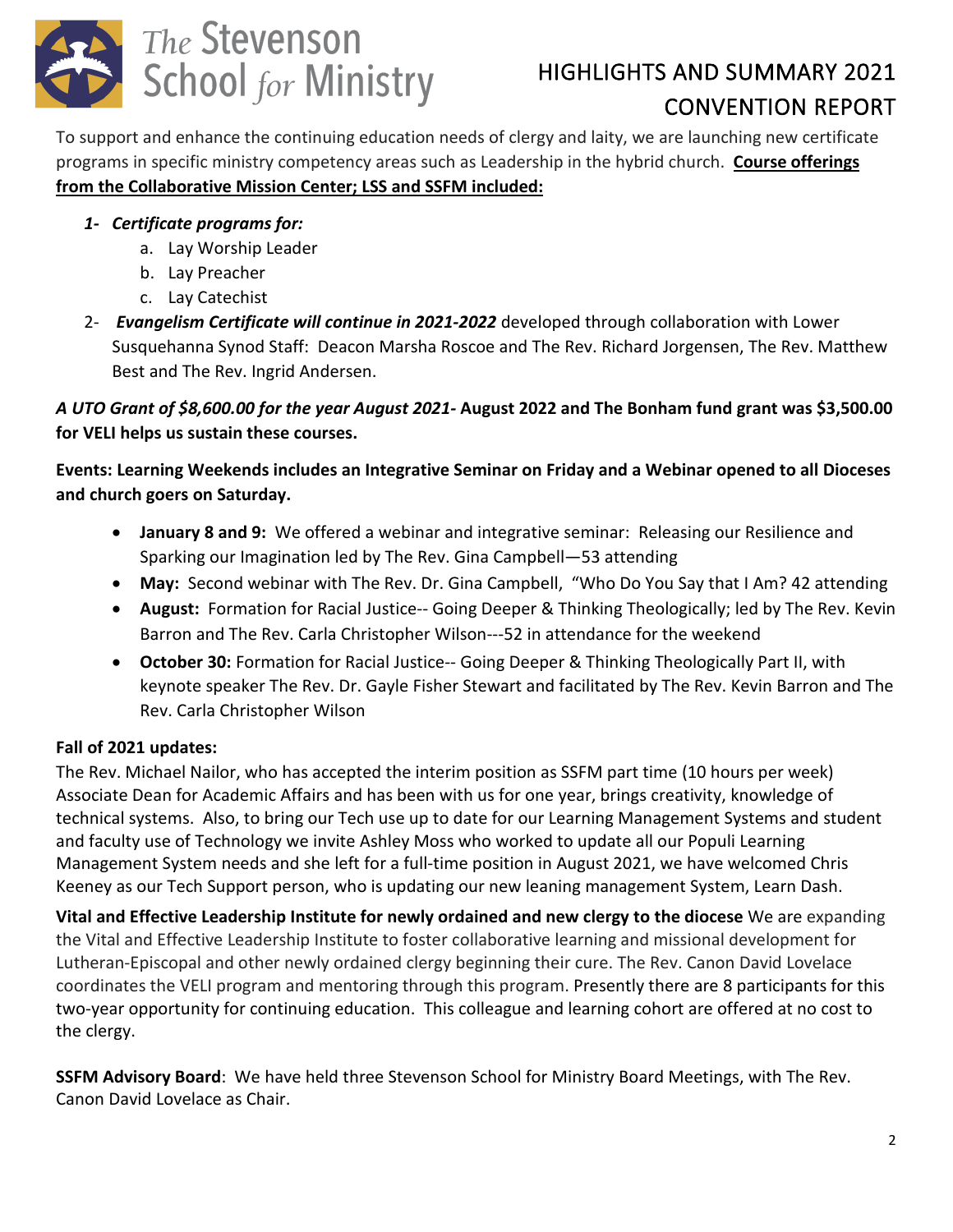

The Stevenson School for Ministry Advisory Board continues to work with a strategic plan developed by an initial task force chaired by The Rev. Canon David Lovelace, that places intentionality upon the need for formational growth in parish life and for financial growth for the school as well as. We focus on four teams: Financial, Marketing, Curriculum and Cross Generational.

This year the Advisory Board continues to support the development of a new volunteer position, Director of Formation in order to integrate spiritual formation throughout all aspects of the life of SSFM. The Board participated in two retreats with the Commission on Ministry, The Standing Committee, The Bishop and Diocesan Staff. The Board is also looking at ways to communicate our "Shaped by Faith Courses" and on boarding all the formation opportunities for SSFM.

The Cross Generational Team will be included in a separate report and is undergoing its own Shaped by Faith process.

Mr. Rob Box, Treasurer for SSFM, has continued to engage us in financial development as he works with the Diocesan finance committee and our Canon for Finance Chad Linder to develop a budget and budget trajectory to stabilize SSFM.

### **Financial highlights:**

- Vocational course offerings/expenses have remained relatively consistent for at least 4 years.
- Vocational/ continuing education enrollment is up year over year, by over 15%.
- In 2020, we saw a first-ever 40+% new to SSFM student enrollment increase (becoming the beloved community course); we were able to retain  $\frac{1}{2}$  of those students and invite into future opportunities.
- Our learning weekends continues to be free online webinars.
- Additionally, 13% of the new webinar participants registered for at least one (several students have registered for more than one) future class as a paying student (non-voucher or scholarship).
- In the past 3 months, over a dozen Lutheran clergy have inquired about continuing education at the SSFM. Several have already signed up for courses.
- Strong growth by any measure
	- o Positively impacting the Diocese,
	- o Parishes and
	- o Our communities
- Continued growth while holding most expenses fixed will lead to 100% coverage of Direct SSFM expense.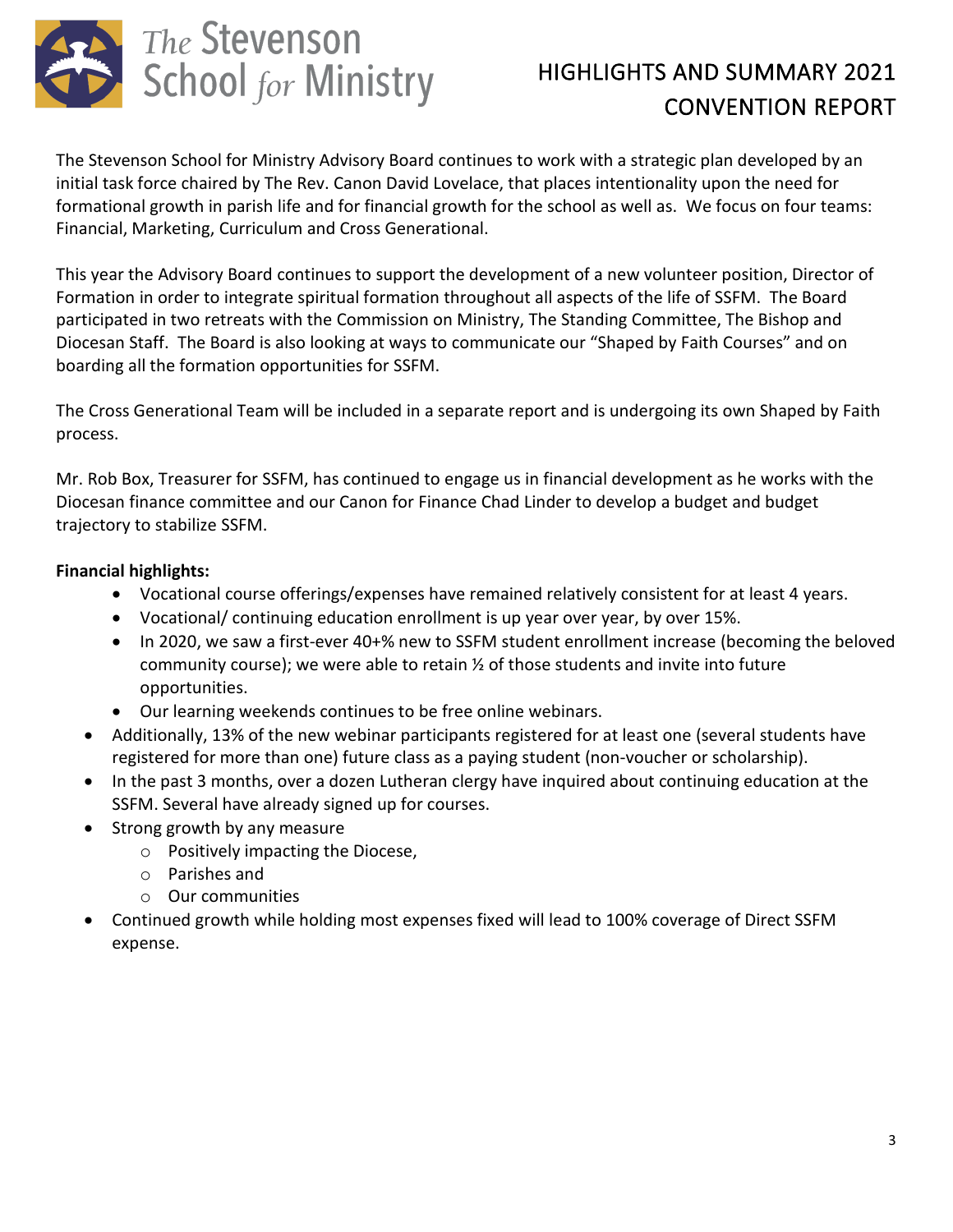

The Stevenson<br>School for Ministry

## HIGHLIGHTS AND SUMMARY 2021 CONVENTION REPORT

|                                                                                               |    |         |              |                   |                                                 |             |     |                 |                      | <b>Growth</b> |      |
|-----------------------------------------------------------------------------------------------|----|---------|--------------|-------------------|-------------------------------------------------|-------------|-----|-----------------|----------------------|---------------|------|
|                                                                                               |    | 2017    |              | 2018              | 2019                                            | 2020B       |     | 2020A           | 2021B                | 2017-2020     |      |
| Classes taken:                                                                                |    | 122     |              | 185               | n/a                                             | 275         |     | 449             | 400                  |               | 268% |
| Courses taught                                                                                |    | 26      |              | 33                | 36                                              | 41          |     | 41              | 41                   |               | 58%  |
| Avg class size                                                                                |    | 4.7     |              | 5.6               |                                                 | 6.7         |     | 11.0            | 9.8                  |               | 133% |
| Avg Class size somewhat skewed by CMC classes. Need to continue to grow Vocational class size |    |         |              |                   |                                                 |             |     |                 |                      |               |      |
| Revenue \$K including                                                                         |    |         |              |                   |                                                 |             |     |                 |                      |               |      |
| vouchers                                                                                      | Ś  | 60.7    | S.           | 57.4 <sup>5</sup> | 88.9                                            | $$105.5$ \$ |     | $98.4 \quad $5$ | 90.3                 |               | 62%  |
| Direct expenses                                                                               |    | \$105.8 | <sub>S</sub> | 108.7             | \$<br>102.1                                     | \$157.9     | \$. | 130.1           | \$128.0              |               | 23%  |
| Net direct income/(loss)                                                                      | \$ |         |              |                   | $(45.0)$ \$ $(51.4)$ \$ $(13.1)$ \$ $(52.4)$ \$ |             |     |                 | $(31.6)$ \$ $(37.7)$ |               | 30%  |
| <b>Percent of direct</b>                                                                      |    |         |              |                   |                                                 |             |     |                 |                      |               |      |
| expenses covered                                                                              |    | 57%     |              | 53%               | 87%                                             | 67%         |     | 76%             | 71%                  |               |      |

**Future predictions of growth # of students based on past experience**

|                                          | 2022           | 2025           |
|------------------------------------------|----------------|----------------|
| Diocese of CPA                           | 11             | 16             |
| <b>LTS</b>                               | 4              | 5              |
| <b>Diocese of MD</b>                     | 5              | 6              |
| <b>Diocese of Pittsburgh</b>             | 2              | 3              |
| Diocese of Bethlehem                     | 3              | 3              |
| <b>Diocese of Central NY</b>             | $\overline{2}$ | $\overline{2}$ |
| <b>Diocese of The Virgin Islands</b>     | 5              | 5              |
| <b>Lay Ministry Certificate Programs</b> | 7              | 10             |
| <b>Continuing Education</b>              | 8              | 15             |
| Hedge                                    | -7             | 15             |
| <b>Total</b>                             | 40             | 80             |